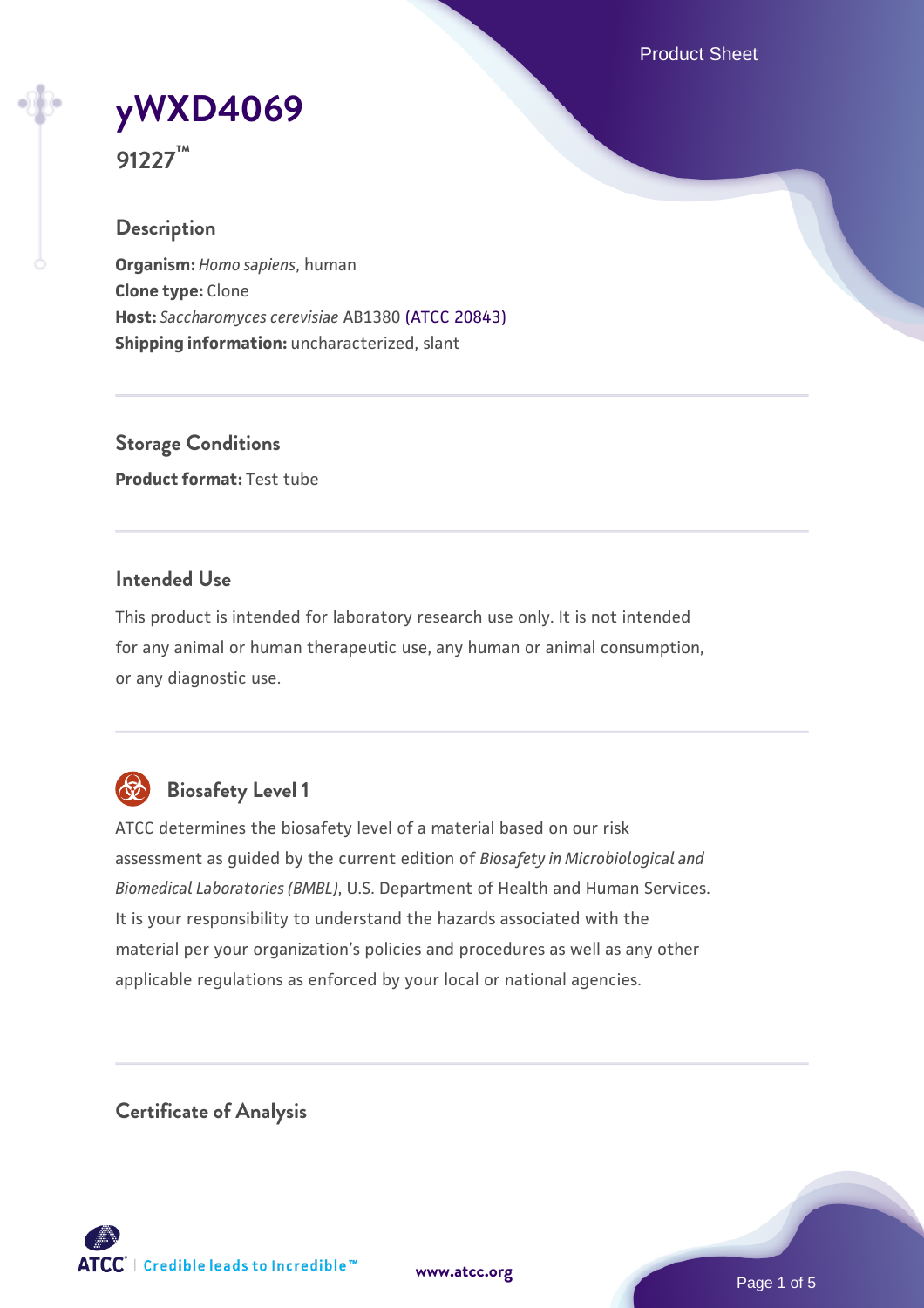# **[yWXD4069](https://www.atcc.org/products/91227)** Product Sheet **91227**

For batch-specific test results, refer to the applicable certificate of analysis that can be found at www.atcc.org.

# **Insert Information**

**Type of DNA:** genomic **Genome:** Homo sapiens **Chromosome:** X X pter-q27.3 **Gene name:** DNA Segment, single copy **Gene product:** DNA Segment, single copy [DXS2551] **Gene symbol:** DXS2551 **Contains complete coding sequence:** Unknown **Insert end:** EcoRI

# **Vector Information**

**Construct size (kb):** 170.0 **Intact vector size:** 11.454 **Vector name:** pYAC4 **Type of vector:** YAC **Host range:** *Saccharomyces cerevisiae*; *Escherichia coli* **Vector information:** other: telomere, 3548-4235 other: telomere, 6012-6699 Cross references: DNA Seq. Acc.: U01086 **Cloning sites:** EcoRI **Markers:** SUP4; HIS3; ampR; URA3; TRP1 **Replicon:** pMB1, 7186-7186; ARS1, 9632-10376

# **Growth Conditions**

**Medium:** 



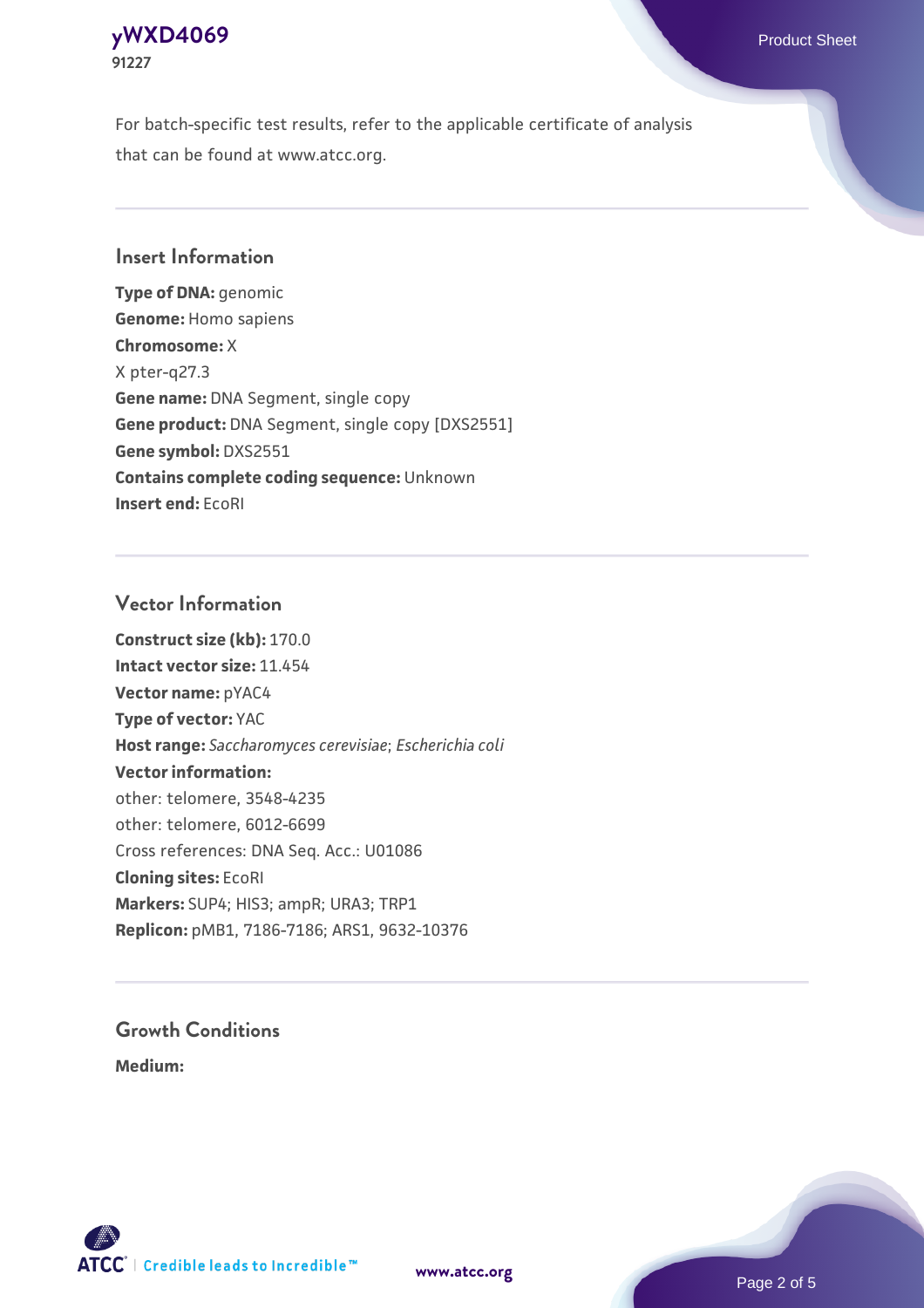#### **[yWXD4069](https://www.atcc.org/products/91227)** Product Sheet **91227**

[ATCC Medium 1245: YEPD](https://www.atcc.org/-/media/product-assets/documents/microbial-media-formulations/1/2/4/5/atcc-medium-1245.pdf?rev=705ca55d1b6f490a808a965d5c072196) **Temperature:** 30°C

#### **Notes**

More information may be available from ATCC (http://www.atcc.org or 703- 365-2620).

# **Material Citation**

If use of this material results in a scientific publication, please cite the material in the following manner: yWXD4069 (ATCC 91227)

# **References**

References and other information relating to this material are available at www.atcc.org.

# **Warranty**

The product is provided 'AS IS' and the viability of ATCC® products is warranted for 30 days from the date of shipment, provided that the customer has stored and handled the product according to the information included on the product information sheet, website, and Certificate of Analysis. For living cultures, ATCC lists the media formulation and reagents that have been found to be effective for the product. While other unspecified media and reagents may also produce satisfactory results, a change in the ATCC and/or depositor-recommended protocols may affect the recovery, growth, and/or function of the product. If an alternative medium formulation or reagent is used, the ATCC warranty for viability is no longer



**[www.atcc.org](http://www.atcc.org)**

Page 3 of 5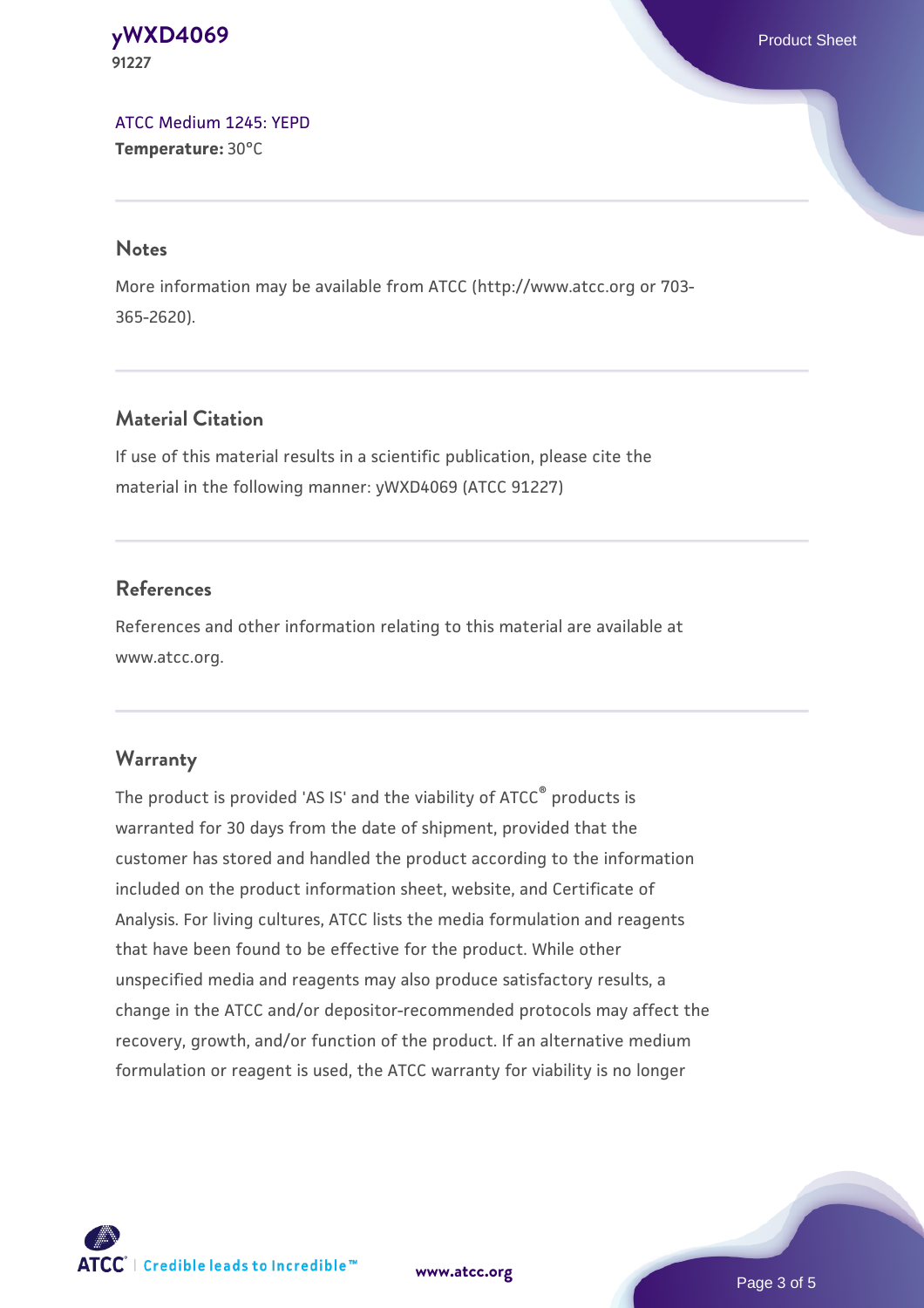**[yWXD4069](https://www.atcc.org/products/91227)** Product Sheet **91227**

valid. Except as expressly set forth herein, no other warranties of any kind are provided, express or implied, including, but not limited to, any implied warranties of merchantability, fitness for a particular purpose, manufacture according to cGMP standards, typicality, safety, accuracy, and/or noninfringement.

#### **Disclaimers**

This product is intended for laboratory research use only. It is not intended for any animal or human therapeutic use, any human or animal consumption, or any diagnostic use. Any proposed commercial use is prohibited without a license from ATCC.

While ATCC uses reasonable efforts to include accurate and up-to-date information on this product sheet, ATCC makes no warranties or representations as to its accuracy. Citations from scientific literature and patents are provided for informational purposes only. ATCC does not warrant that such information has been confirmed to be accurate or complete and the customer bears the sole responsibility of confirming the accuracy and completeness of any such information.

This product is sent on the condition that the customer is responsible for and assumes all risk and responsibility in connection with the receipt, handling, storage, disposal, and use of the ATCC product including without limitation taking all appropriate safety and handling precautions to minimize health or environmental risk. As a condition of receiving the material, the customer agrees that any activity undertaken with the ATCC product and any progeny or modifications will be conducted in compliance with all applicable laws, regulations, and guidelines. This product is provided 'AS IS' with no representations or warranties whatsoever except as expressly set forth herein and in no event shall ATCC, its parents, subsidiaries, directors, officers, agents, employees, assigns, successors, and affiliates be liable for indirect, special, incidental, or consequential damages of any kind in connection with or arising out of the customer's use of the product. While reasonable effort is made to ensure authenticity and reliability of materials on deposit, ATCC is not liable for damages arising from the misidentification or



**[www.atcc.org](http://www.atcc.org)**

Page 4 of 5